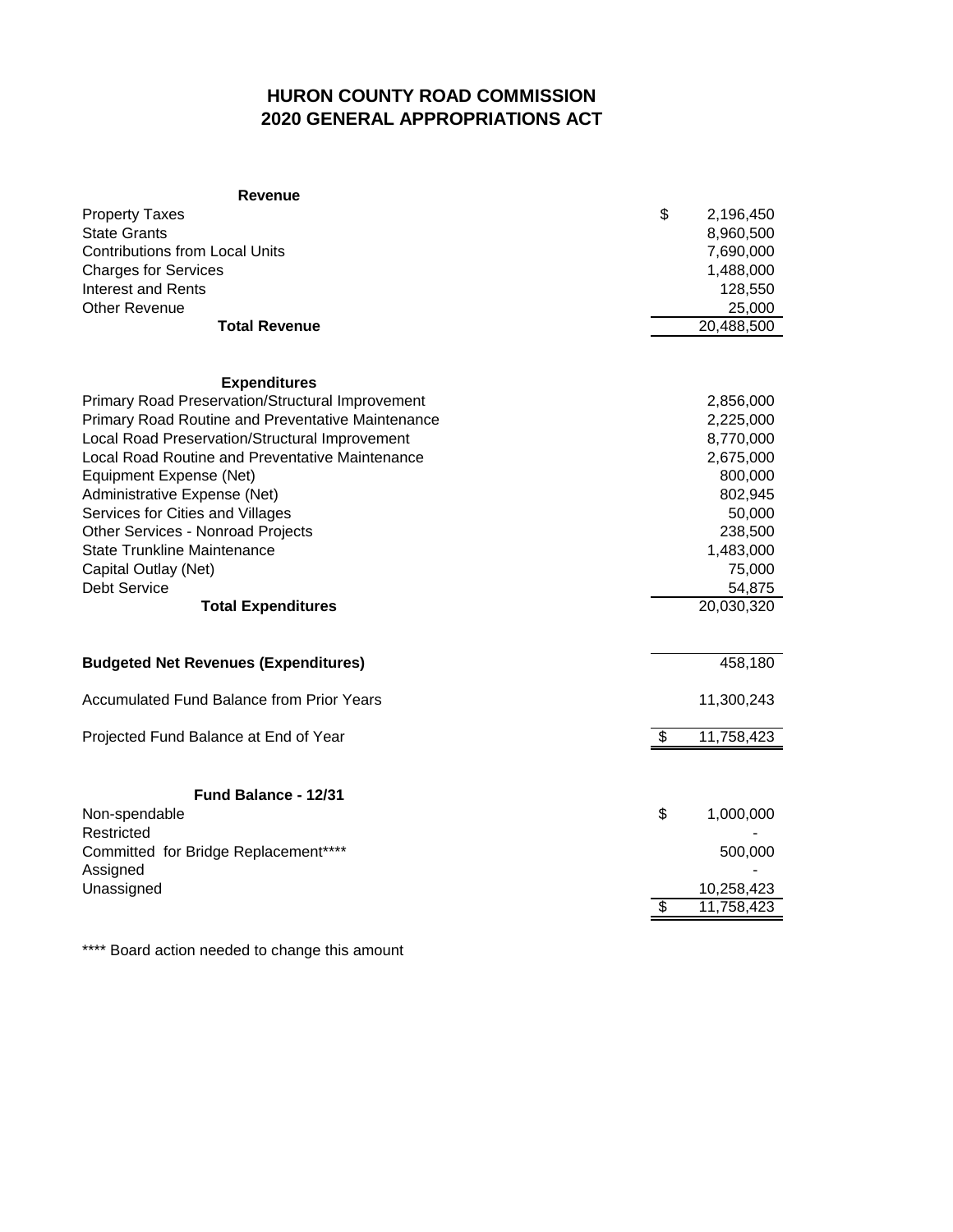This page left blank.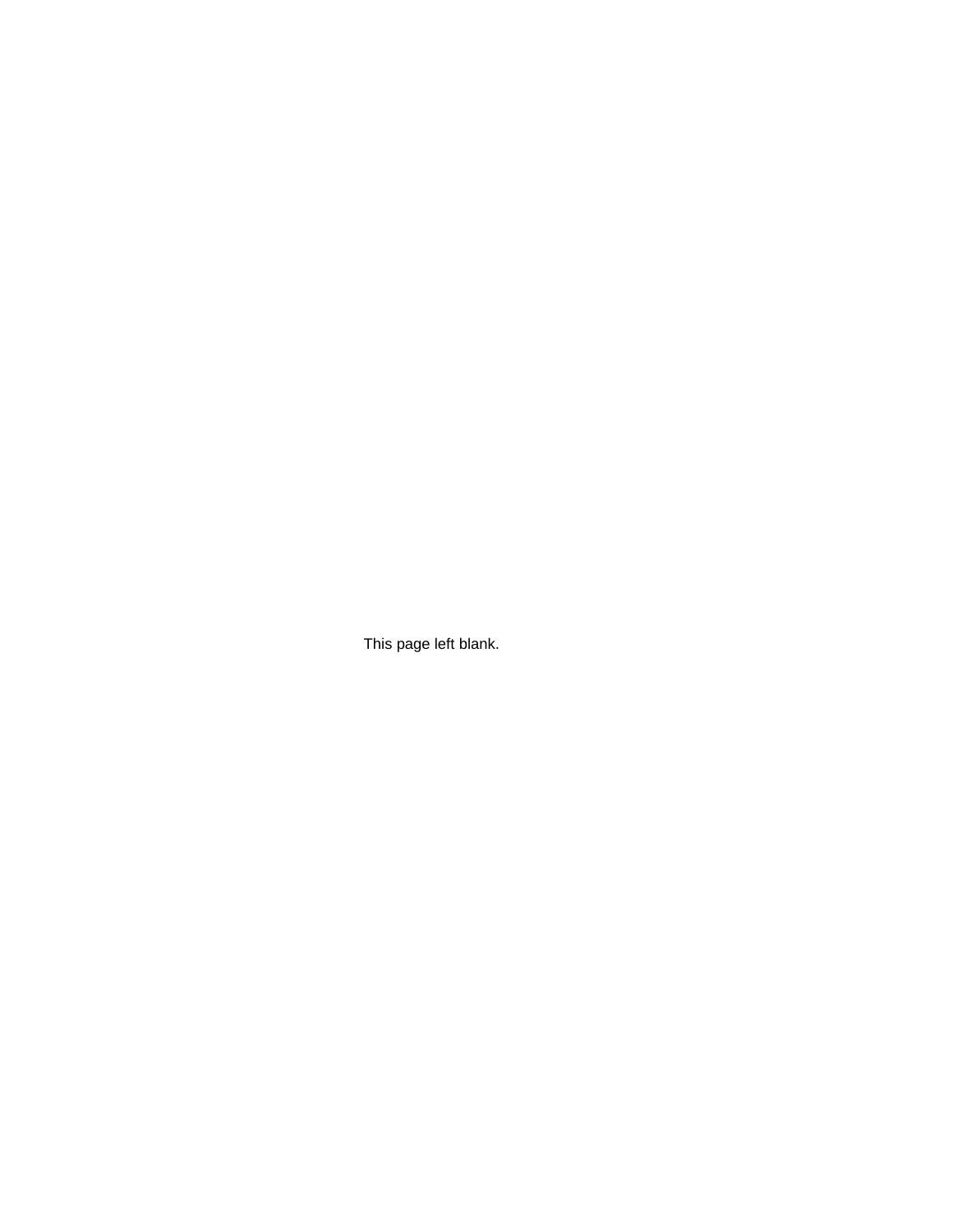## **HURON COUNTY ROAD COMMISSION PROPOSED 2020**

| <b>Revenue</b>                           |                  |
|------------------------------------------|------------------|
| <b>Property Taxes</b>                    | \$<br>2,196,450  |
| <b>State Grants</b>                      |                  |
| Michigan Transportation Fund             |                  |
| Engineering                              | 10,000           |
| Primary                                  | 4,524,000        |
| Local                                    | 4,176,000        |
| Snow Removal                             | 12,000           |
| <b>MTF Sub-total</b>                     | 8,722,000        |
| <b>State Drainage Funds</b>              | 238,500          |
| <b>State Grants Sub-total</b>            | 8,960,500        |
| <b>Contributions from Local Units</b>    |                  |
| <b>Township Contributions</b>            | 7,640,000        |
| <b>Other Local Unit Contributions</b>    | 50,000           |
| Sale of Federal Aid - Other Counties     |                  |
| Contributions from Local Units Sub-total | 7,690,000        |
| <b>Charges for Services</b>              |                  |
| <b>State Trunkline Maintenance</b>       | 1,483,000        |
| State Trunkline Non-Maintenance          |                  |
| Salvage Sales                            | 5,000            |
| <b>Charges for Services Sub-total</b>    | 1,488,000        |
| <b>Interest and Rents</b>                |                  |
| <b>Interest and Dividends</b>            | 120,000          |
| <b>Property Rent</b>                     | 8,550            |
| Interest and Rents Sub-total             | 128,550          |
| <b>Other Revenues</b>                    |                  |
| Gain/Loss on Road Materials              | 25,000           |
| <b>Other Revenues Sub-total</b>          | 25,000           |
|                                          |                  |
| <b>Total Revenue</b>                     | \$<br>20,250,000 |